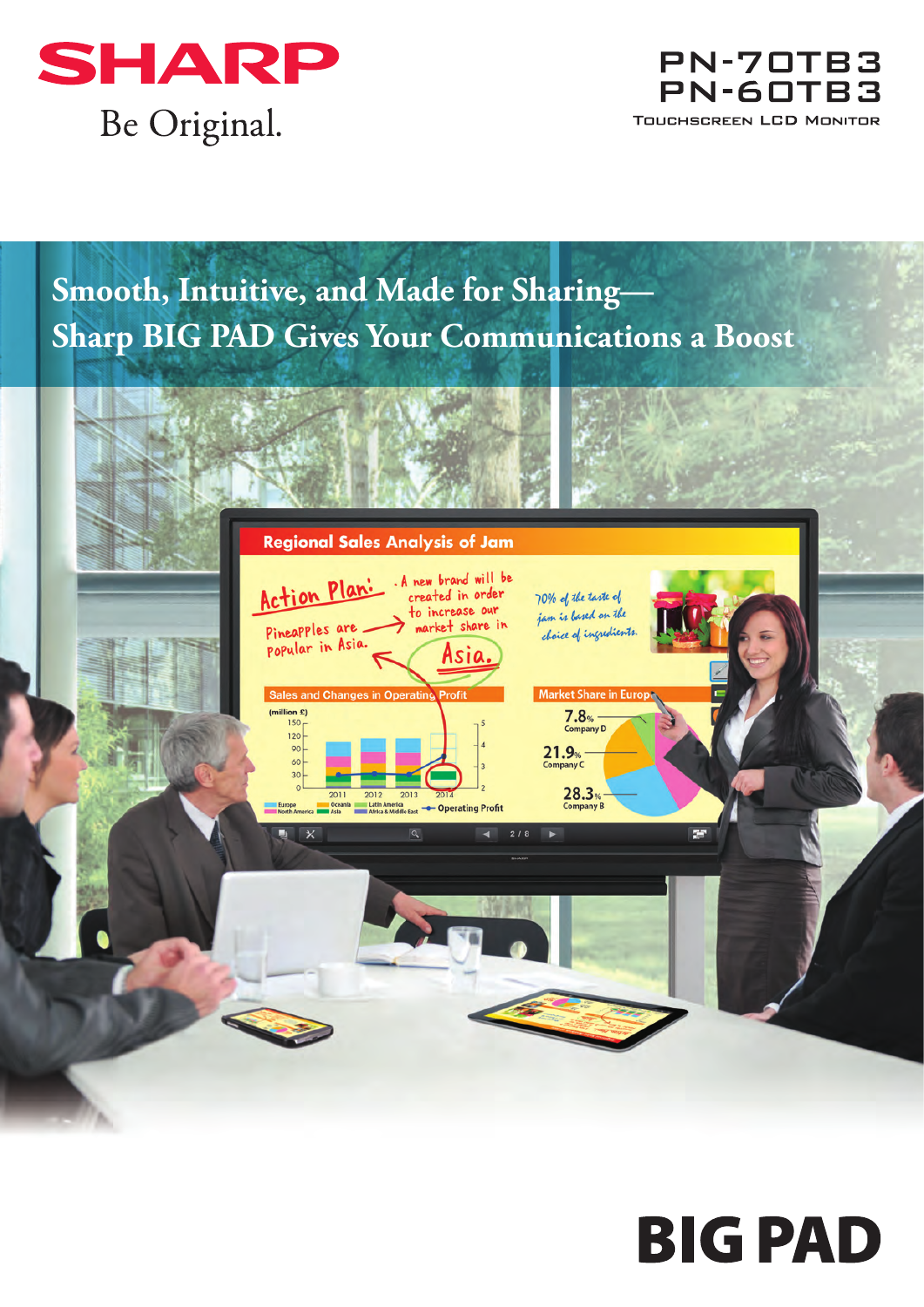Sharp's BIG PAD PN-70TB3/60TB3 is designed for smooth and effortless communication in a wide range of contexts. Their highly responsive touch pens allow several people to write on the same screen at the same time. And SHARP Display Connect software enables multifaceted wireless communication. Whether in the boardroom or the classroom, Sharp changes the way you communicate.

# **Simple, Intuitive Operation Lets You Focus on Interacting**

#### **Simultaneous Writing**

Recognising up to 10 points of contact, the PN-70TB3/60TB3 multi-touch LCD monitors allow up to four people to write on the screen at the same time using touch pens or fingers. Participants can take an active part in meetings, brainstorming sessions, classroom interactions, and more. Discussions and presentations become platforms for effective and lively exchanges of opinions.



#### **Smooth, Highly Responsive Touch Pen**

The optional touch pen with function buttons is so smooth and light that using it is like writing on paper. A pressure sensor at the tip of this slim and lightweight pen lets you write with high precision and with an effortless and uninterrupted flow.



#### **User-Friendly SHARP Pen Software**

Using a touch pen, you can easily launch and display the SHARP Pen Software user interface—a menu comprising smartly arranged icons that provide easy access to pen settings and functions. When using the optional touch pen with function buttons, each has its own dedicated menu, which can be displayed even when up to four people are writing on the screen at the same time. Pen settings such as colour and line thickness can be set for each touch pen.



#### **Handwriting Recognition**

These LCD monitors feature a handwriting recognition\* function for converting selected onscreen handwriting into standard text. This convenient function allows you to utilise onscreen content to make neat and legible minutes of your meetings.



\* Works with languages supported by SHARP Pen Software.

### **Work Smarter with SHARP Display Connect**

SHARP Display Connect<sup>\*1</sup> software supports effective and multifaceted communication. Onscreen content—including handwritten notes and drawings made in real time—can be viewed simultaneously on the BIG PAD and mobile devices<sup>\*2</sup> such as PCs, tablets, and smartphones. SHARP Display Connect facilitates interactive presentations, lively discussions, and paperless meetings in both business and educational settings.

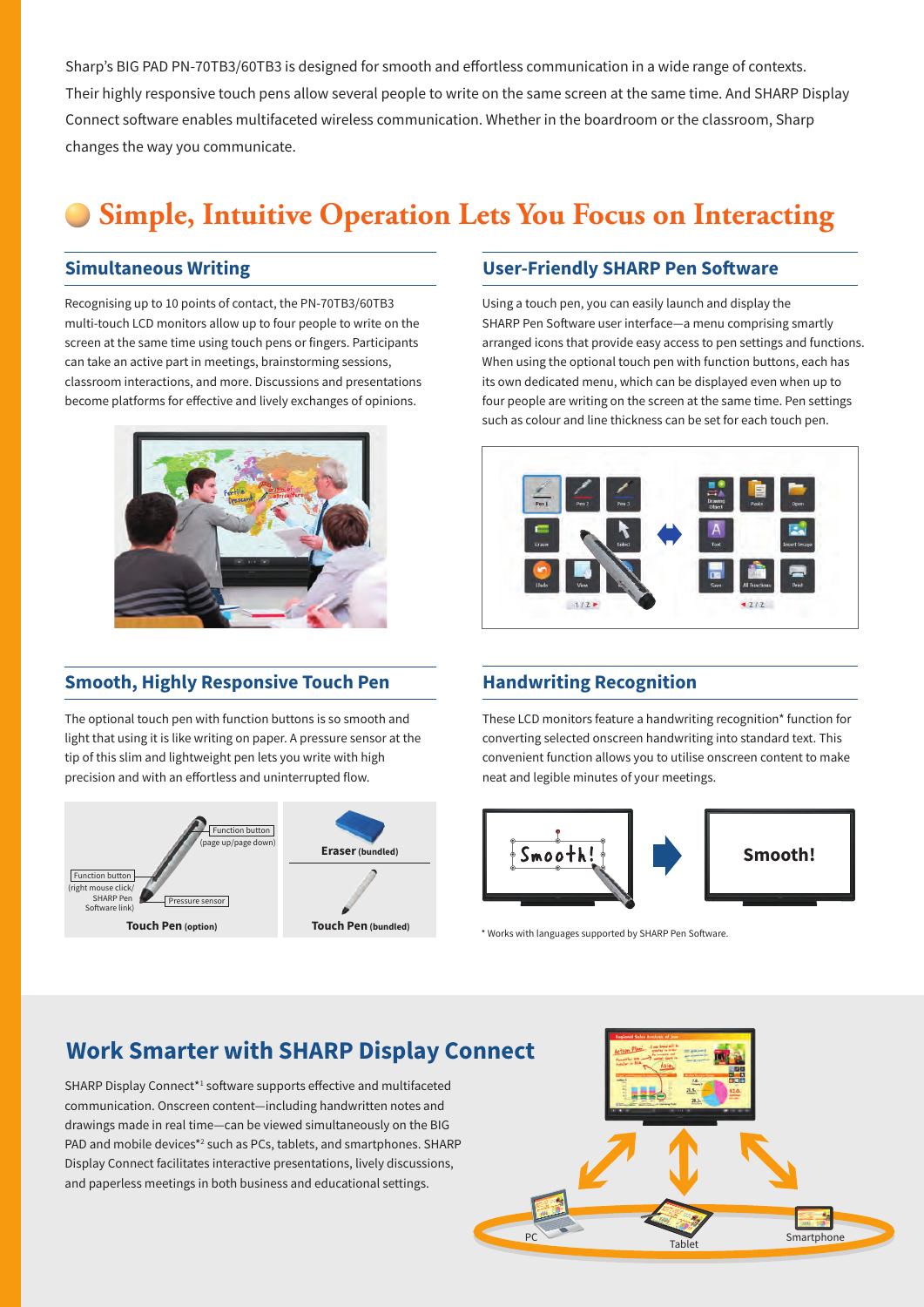## **Designed with True User-Friendliness in Mind**

#### **Touch-Operated Onscreen Display**

Pressing the Touch Menu button displays an onscreen menu that lets you easily switch input sources, change volume level, or turn the touchscreen function on and o without using a remote controller.



#### **Minimise Glare and Fingerprints**

Protecting the screen is an anti-glare film that works to reduce glare and reflections and minimise fingerprint soiling on the glass.

#### **MFP Connectivity**

Documents and images scanned from a compatible Sharp MFP can be imported directly to the SHARP Pen Software for display on the BIG PAD. For added convenience, image data shown onscreen—including notations—can be saved to a PC or sent directly to an MFP for printout.



#### **Front-Mounted Speakers**

Two speakers (10 W + 10 W) are mounted low on the front of the LCD monitor to deliver clearer sound.

#### SHARP Display Connect enables the following interactive functions on BIG PAD and mobile devices connected via wireless LAN:

- sharing of onscreen content
- transfer of files
- interactive onscreen writing and drawing
- remote control of the BIG PAD from mobile devices
- Up to 50 mobile devices\*2 can be connected simultaneously.
- Files can be exchanged between mobile devices even if they are not connected to the BIG PAD.

**A Wealth of Input/Output Terminals**

The PN-70TB3/60TB3 comes standard-equipped with a wealth of input/output terminals—on the side and the bottom of the monitor—to enable easy connection with a wide variety of equipment. This array of terminals includes three HDMI™ ports, two D-sub ports, two DisplayPort™ terminals (one input, one output), and two touchscreen-supporting USB ports. One of the USB ports can be assigned to a regularly connected PC, such as a host PC used to operate the LCD monitor. The other USB port facilitates temporary connection to another PC, such as one used by a meeting participant. This allows easy PC connection without the need to switch the USB cable.





- Users can capture onscreen images and save them on their mobile devices to make personally annotated memos (personal memo).
- SHARP Display Connect also connects two BIG PAD on the same network (intranet, VPN, etc.) to enable larger-scale interactive communications.
- \*1 Access the downloader on the bundled CD-ROM to install the software \*2 OS requirements (as of March 2017): Host: Windows® 7, Windows 8.1, Windows 10; Client: Windows 7, Windows 8.1, Windows 10, Mac® OS X® v10.7, v10.8, v10.9, v10.10, v10.11, macOS® v10.12, Android™ 2.3–7.1, iOS® 6–10. Please comply with the license

devices requires at least two LAN access points.

agreements of your OS and installed applications. Connecting 26 or more mobile